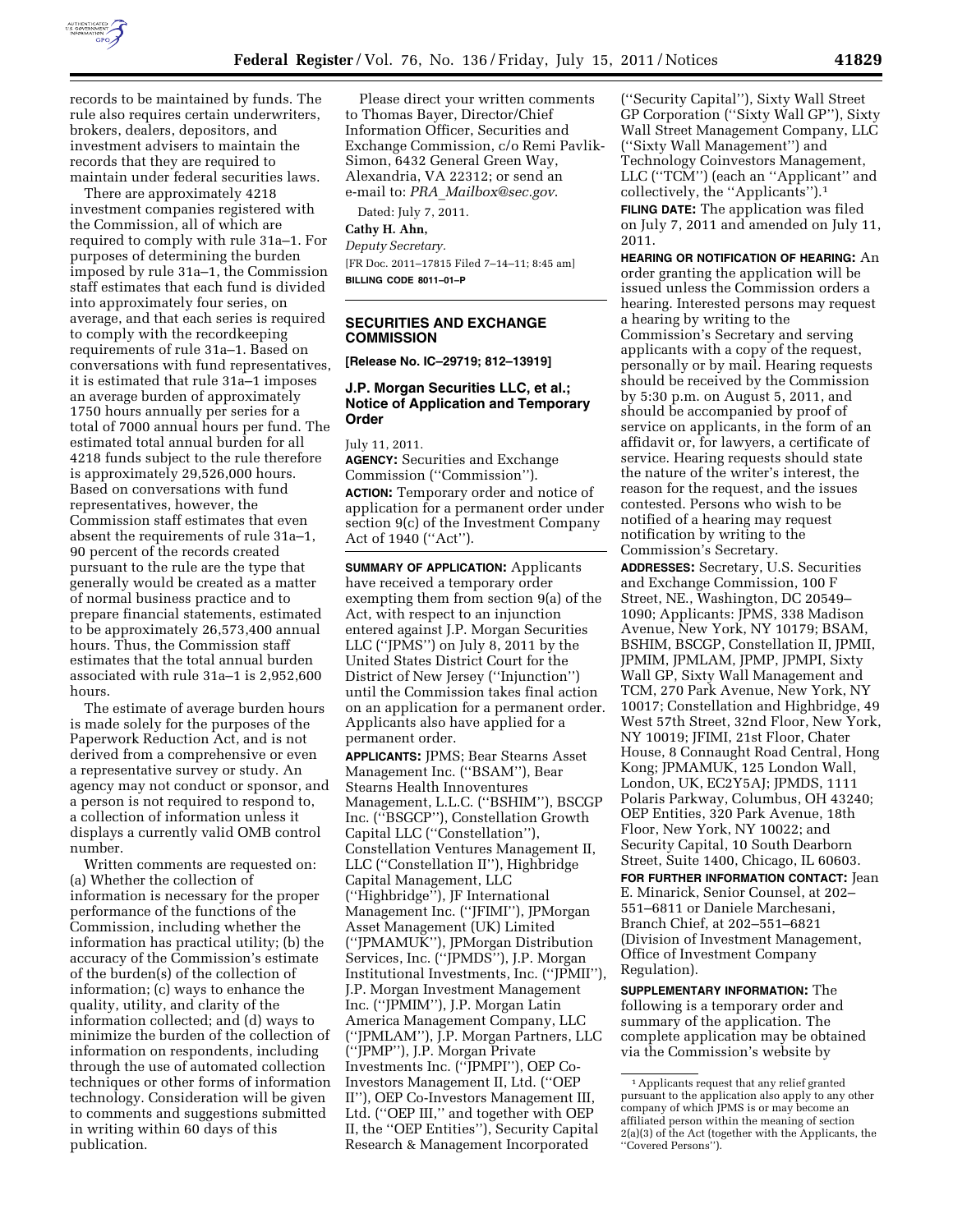searching for the file number, or an applicant using the Company name box, at *[http://www.sec.gov/search/](http://www.sec.gov/search/search.htm) [search.htm,](http://www.sec.gov/search/search.htm)* or by calling (202) 551– 8090.

## **Applicants' Representations**

1. JPMS, a limited liability company organized under the laws of Delaware, is registered as a broker-dealer under the Securities Exchange Act of 1934, as amended (the ''Exchange Act'') and is registered as an investment adviser under the Investment Advisers Act of 1940, as amended (the ''Advisers Act''). JPMS does not currently serve as investment adviser, sub-adviser, or depositor of any registered investment company, or principal underwriter for any registered open-end investment company, registered unit investment trust (''UIT'') or registered face amount certificate company, or investment adviser of any employees' securities company, as defined in section 2(a)(13) of the Act (''ESC'') (''Fund Service Activities''). ''Funds'' refers to the registered investment companies or ESCs for which a Covered Person provides Fund Service Activities. The ultimate parent of JPMS is J.P. Morgan Chase & Co. (''JPMC''). JPMC is a financial services holding company whose businesses provide a broad range of financial services to consumer and corporate customers. JPMC is also the ultimate parent of the other Applicants, who, as subsidiaries of the same ultimate parent, are under common control with JPMS.

2. BSAM is registered as an investment adviser under the Advisers Act and serves as investment adviser or sub-adviser to various Funds, including as a general partner that provides investment advisory services to various ESCs, which provide investment opportunities for highly compensated key employees, officer, directors and current consultants of JPMC and its affiliates.2 BSHIM, BSCGP, Constellation II, the OEP Entities and TCM serve as general partners that provide investment advisory services to various ESCs. Constellation serves as a sub-adviser to various ESCs. Highbridge, JFIMI, JPMAMUK, JPMIM, JPMPI, and Security Capital are registered as investment advisers under the Advisers Act and serve as investment advisers or sub-advisers to various Funds. JPMLAM, JPMP, Sixty Wall GP, Sixty Wall Management are registered as

investment advisers under the Advisers Act and serve as investment advisers or sub-advisers to ESCs. JPMDS is registered as a broker-dealer under the Exchange Act and serves as principal underwriter to various Funds. JPMII is registered as a broker-dealer under the Exchange Act and serves as placement agent to various Funds.3

3. On July 8, 2011, the United States District Court for the District of New Jersey entered a judgment, which included the Injunction, against JPMS (''Judgment'') in a matter brought by the Commission.4 The Commission alleged in the complaint (''Complaint'') that prior to at least 2005, JPMS engaged in fraudulent practices and made misrepresentations and omissions in connection with bidding on municipal reinvestment instruments. The Complaint alleged that JPMS engaged in fraudulent practices, misrepresentations, and omissions that affected the prices of certain reinvestment instruments, deprived certain municipalities of a presumption that their reinvestment instruments were purchased at fair market value, and/or jeopardized the tax-exempt status of certain securities. Based on the alleged misconduct described above, the Complaint alleged that JPMS violated section  $15(c)(1)(A)$  of the Exchange Act. Without admitting or denying any of the allegations in the Complaint (other than those relating to the jurisdiction of the District Court over it and the subject matter, solely for purposes of this action), JPMS consented to the entry of the Injunction and other relief, including disgorgement, prejudgment interest, and civil monetary penalties.

### **Applicants' Legal Analysis**

1. Section 9(a)(2) of the Act, in relevant part, prohibits a person who has been enjoined from engaging in or continuing any conduct or practice in connection with the purchase or sale of a security, or in connection with activities as an underwriter, broker or dealer, from acting, among other things, as an investment adviser or depositor of any registered investment company or a principal underwriter for any registered open-end investment company, registered UIT, or registered face-

amount certificate company or as investment adviser of an ESC. Section 9(a)(3) of the Act makes the prohibition in section 9(a)(2) applicable to a company, any affiliated person of which has been disqualified under the provisions of section 9(a)(2). Section 2(a)(3) of the Act defines ''affiliated person'' to include, among others, any person directly or indirectly controlling, controlled by, or under common control, with the other person. Applicants state that JPMS is an affiliated person of each of the other Applicants within the meaning of section 2(a)(3) of the Act. Applicants state that, as a result of the Injunction, they would be subject to the prohibitions of section 9(a) of the Act.

2. Section 9(c) of the Act provides that the Commission shall grant an application for exemption from the disqualification provisions of section 9(a) of the Act if it is established that these provisions, as applied to the Applicants, are unduly or disproportionately severe or that the conduct of the Applicants has been such as not to make it against the public interest or the protection of investors to grant the exemption. Applicants have filed an application pursuant to section 9(c) seeking a temporary and permanent order exempting them and other Covered Persons from the disqualification provisions of section 9(a).

3. Applicants believe they meet the standard for exemption specified in section 9(c). Applicants state that the prohibitions of section 9(a) as applied to them would be unduly and disproportionately severe and that the conduct of the Applicants has been such as not to make it against the public interest or the protection of investors to grant the exemption from section 9(a).

4. Applicants state that the alleged conduct giving rise to the Injunction did not involve any of the Applicants engaging in Fund Service Activities. Applicants also state to the best of their knowledge (i) none of the current directors, officers, or employees of the Applicants (other than JPMS) that are involved in providing Fund Service Activities (or any other persons in such roles during the time period covered by the Complaint) participated in the conduct alleged in the Complaint to have constituted the violations that provided a basis for the Injunction; and (ii) the personnel at JPMS who participated in the conduct alleged in the Complaint to have constituted the violations that provided a basis for the Injunction have had no, and will not have any, involvement in providing Fund Service Activities to the Funds on

<sup>2</sup>Every Applicant that is a general partner that provides investment advisory services to one or more ESCs believes, for purposes of the application, that it is performing a function that falls within the definition of ''investment adviser'' in section 2(a)(20) of the Act.

<sup>3</sup> JPMII serves as placement agent to JPMorgan Institutional Trust (''Trust'') with respect to three of its series. The Trust is an open-end investment company registered under the Act, but its shares are not registered under the Securities Act of 1933, as amended. JPMII believes, for purposes of the application, that it is performing a function that falls within the definition of principal underwriter in section 2(a)(29) of the Act.

<sup>4</sup>*U.S. Securities and Exchange Commission* v. *J.P. Morgan Securities LLC,* Case No. 2:11–cv–03877– WJM (D.N.J. July 8, 2011).